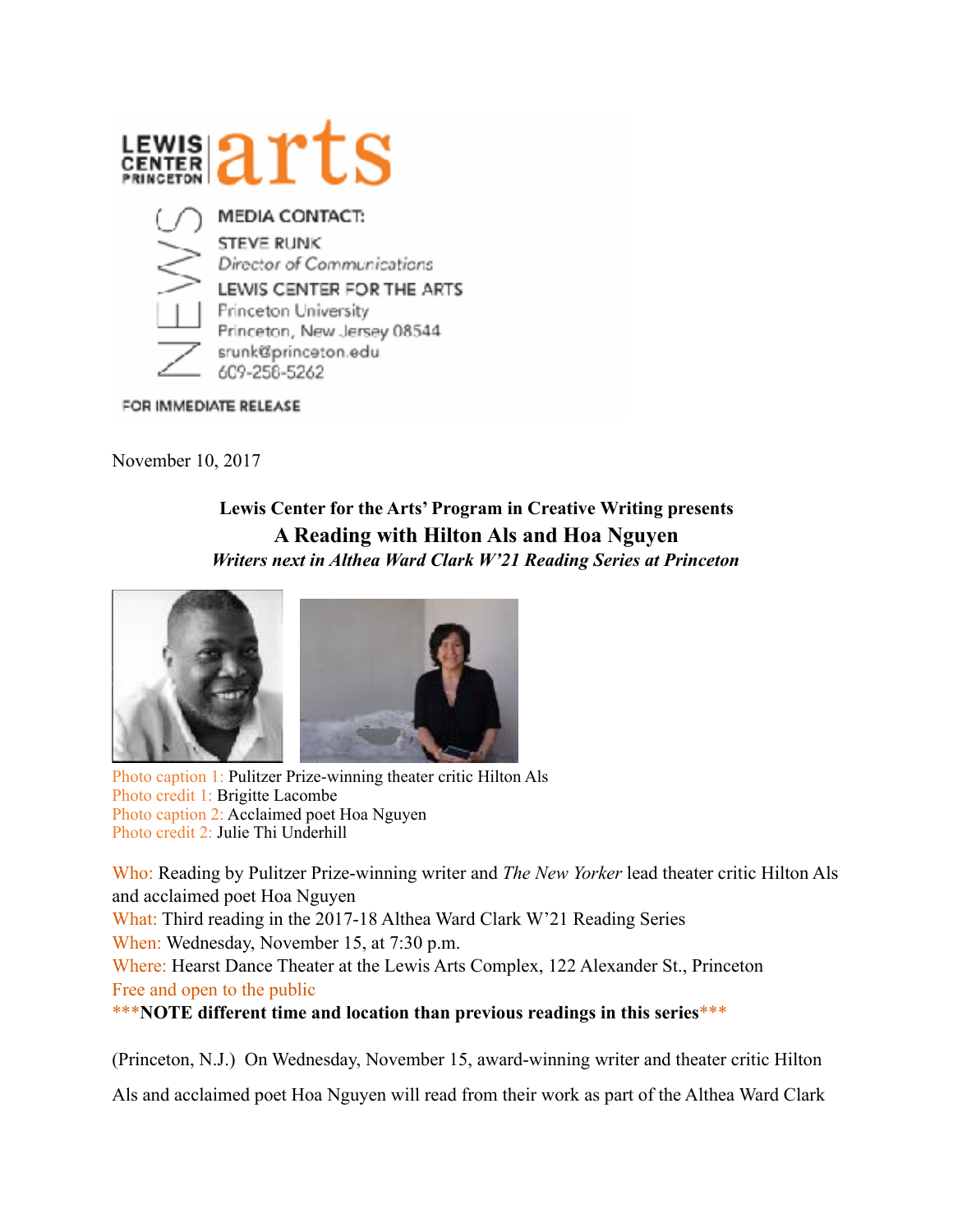W'21 Reading Series of the Program in Creative Writing at the Lewis Center for the Arts. The reading, beginning at 7:30 p.m. in the Hearst Dance Theater at the Lewis Arts Complex, is free and open to the public.

**Hilton Als** began contributing to *The New Yorker* in 1989 and has been the lead theater critic for the magazine since 2012. He won the Pulitzer Prize for Criticism earlier this year, and his most recent book, *White Girls*, was a finalist for the National Book Critics Circle Award and winner of the 2014 Lambda Literary Award for Non-fiction. Als has also written for *Village Voice* and *Vibe.* He edited the catalogue for the 1994-95 Whitney Museum of American Art exhibition "Black Male: Representations of Masculinity in Contemporary American Art." His other awards include a Guggenheim, the George Jean Nathan Award for Dramatic Criticism, a Lambda Literary Trustee Award, and awards from the New York Association of Black Journalists. Als is an associate professor of writing at Columbia University's School of the Arts and has taught at Yale University, Wesleyan, and Smith College.

Als will be introduced by **Tracy K. Smith**, the U.S. Poet Laureate and the director and a member of the faculty in Princeton's Program in Creative Writing.

**Hoa Nguyen** currently lives in Toronto and was born in the Mekong Delta but raised in the Washington, D.C. area. From Wave Books, her poetry collections include *As Long As Trees Last*, *Red Juice: Poems 1998-2008*, and *Violet Energy Ingots*, nominated for a 2017 Griffin Prize for poetry. She teaches poetics at Ryerson University, for Miami University's low residency M.F.A. program, for the Milton Avery School for Fine Arts at Bard College, and in a long-running, private workshop.

Nguyen will be introduced by **Michael Dickman**, writer, poet and member of the Program in Creative Writing faculty.